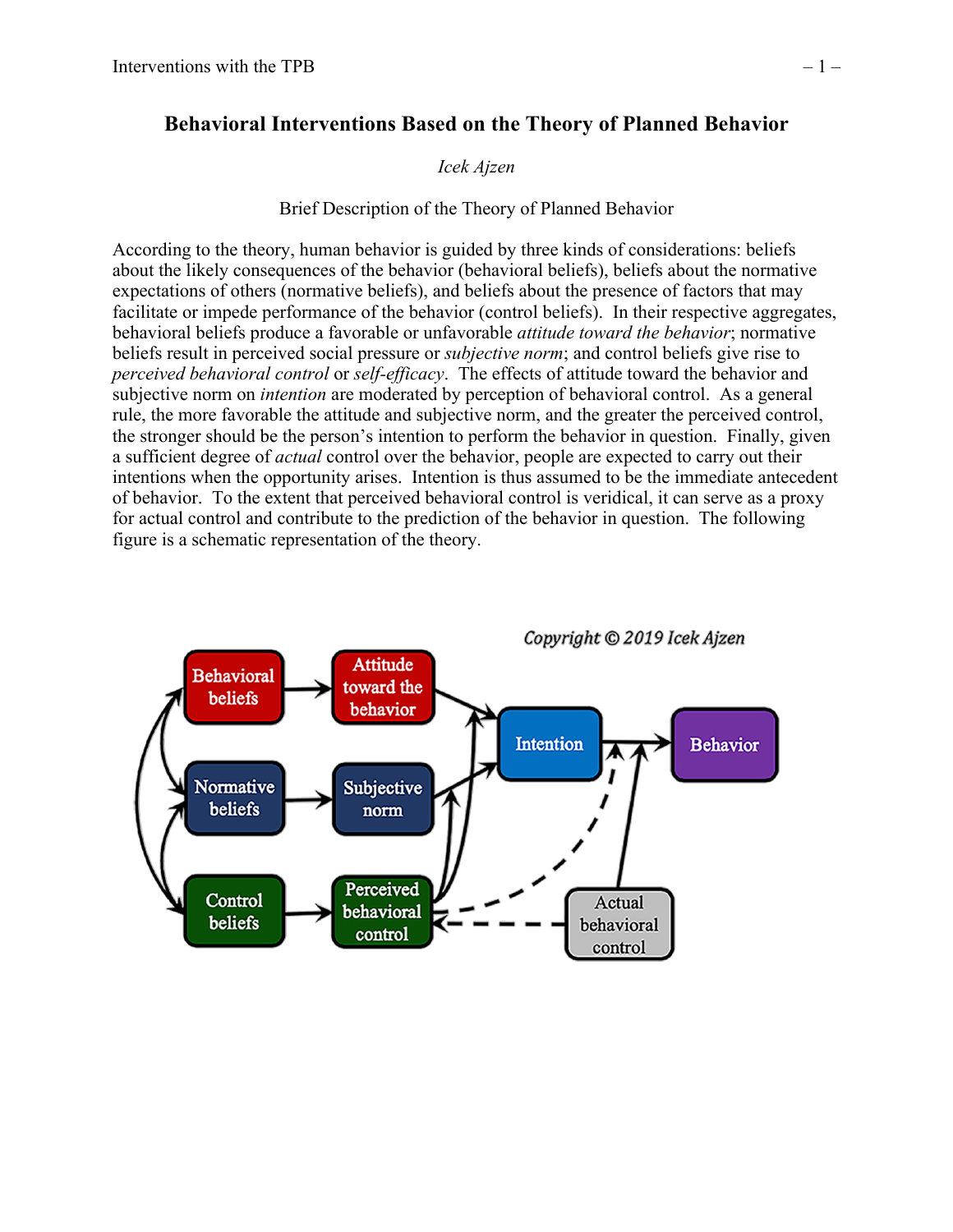### **Behavioral Interventions**

Interventions designed to change behavior can be directed at one or more of its determinants: attitudes, subjective norms, or perceptions of behavioral control. Changes in these factors should produce changes in behavioral intentions and, given adequate control over the behavior, the new intentions should be carried out under appropriate circumstances.

#### *Formative Research*

#### *Eliciting and Measuring Accessible Beliefs*

Because attitudes, subjective norms, and perceived behavioral control are assumed to be based on corresponding sets of beliefs, behavioral interventions must try to change the beliefs that, according to the theory, ultimately guide performance of the behavior. It is important to realize, however, that this explanatory function is associated only with *salient* beliefs or, to use the currently favored term, beliefs that are readily *accessible* in memory. Pilot work is required to identify accessible behavioral, normative, and control beliefs. Respondents are given a description of the behavior and are asked a series of questions designed to elicit accessible beliefs (for details, see "Constructing a TPB Questionnaire" on this website). The responses can be used to identify *personal accessible beliefs*, i.e., the unique beliefs of each research participant, or to construct a list of *modal accessible beliefs*, i.e., a list of the most commonly held beliefs in the research population.

Once accessible beliefs have been identified, a standard TPB questionnaire can be constructed (again, see "Constructing a TPB Questionnaire" on this website for instructions). This questionnaire is administered in the second stage of the formative research. It includes direct measures of attitudes, subjective norms, perceptions of behavioral control, intentions, and actual behavior. By using multiple regression or structural equation analyses, we can determine the relative contributions of attitudes, subjective norms, and perceptions of behavioral control to the prediction of intentions; and the relative contributions of intentions and perceptions of control to the prediction of behavior. In addition, the questionnaire also assesses behavioral beliefs (beliefs strength and outcome evaluations), normative beliefs (strength and motivation to comply), and control beliefs (strength and perceived power). By measuring these beliefs, we gain insight into the underlying cognitive foundation, i.e., we can explore why people hold certain attitudes, subjective norms, and perceptions of behavioral control. The beliefs provide a "snapshot" of the behavior's cognitive foundation in a given population at a given point in time.

#### *Developing and Pretesting the Intervention*

Once it has been decided which beliefs the intervention will attempt to change, an effective intervention method must be developed. This is where the investigator's experience and creativity come into play. The theory of planned behavior can provide general guidelines, described below, but it does not tell us what kind of intervention will be most effective. We could consider persuasive communications, perhaps in the form of newspaper ads, flyers distributed in certain neighborhoods, or TV service messages. Alternatively, we might want to try face-to-face discussions, observational modeling, or any other applicable method. The purpose of this third phase of the formative research is to demonstrate that the intervention developed does indeed influence the beliefs it is designed to change.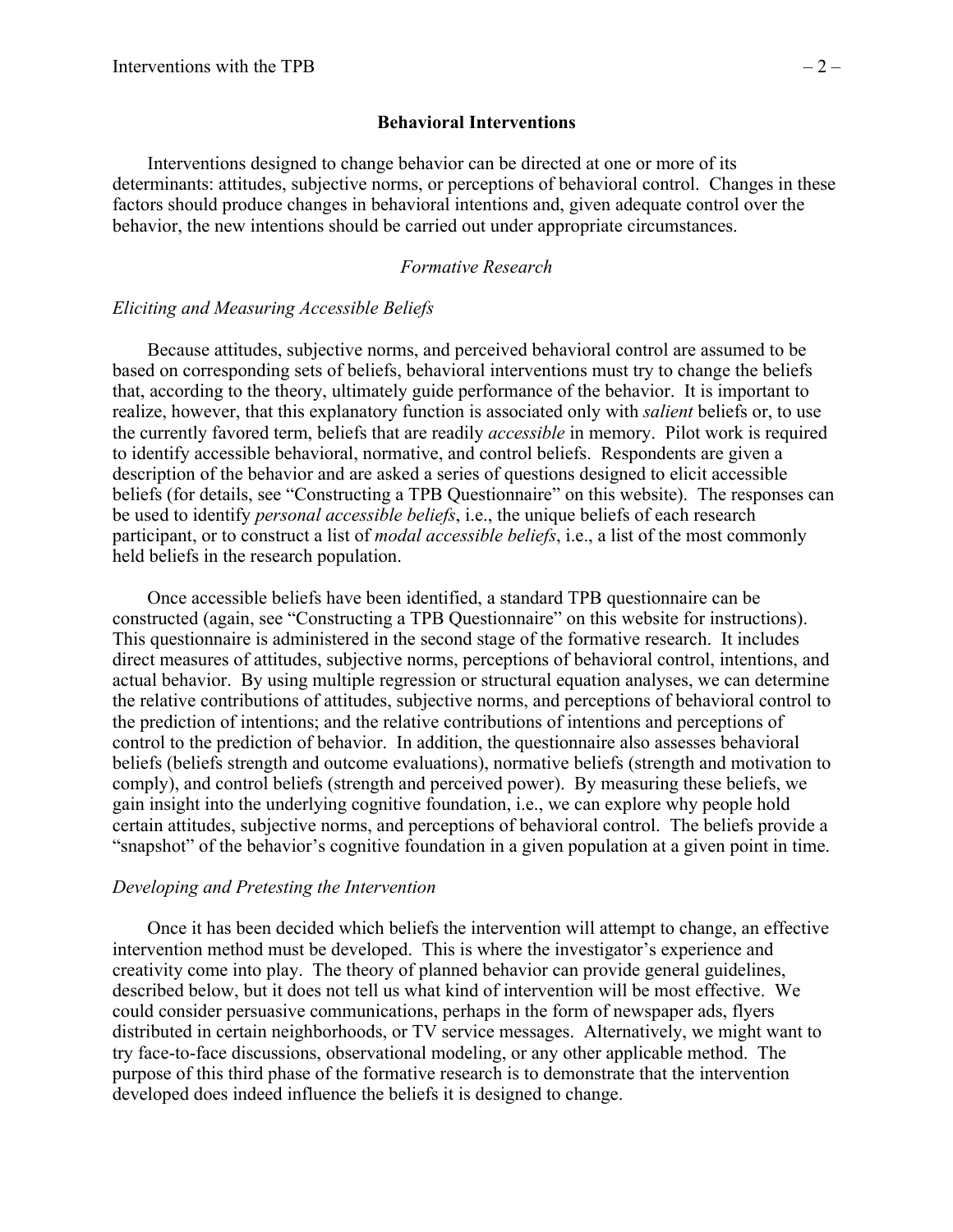#### *Targeting the Intervention*

#### *Mean Levels of Predictor Variables*

When selecting a target for the behavioral intervention, one obvious consideration is whether there is much room for change in the designated target. Consider, for example, an intervention designed to increase breast self-examination among African-American women over 40. If the formative research shows that, on average, women in this population hold very positive attitudes toward the behavior in question, an intervention designed to make their attitudes more favorable is unlikely to influence their behavior. The formative research may, however, reveal relatively low perceptions of control over performing breast self-examinations. In that case, an intervention designed to raise perceived behavioral control would be called for.

#### *Relative Weights of Predictor Variables*

If the formative research shows that there is room for change in two or all three predictors, it is possible to consider their relative weights in the prediction of intentions and behavior to target the intervention. Generally speaking, the greater the relative weight of a given factor, the more likely it is that changing that factors will influence intentions and behavior (see Ajzen, 1971). Consider, for example, a case where attitudes toward the behavior explain a great deal of variance in intentions, subjective norms and perceptions of behavioral control contribute relatively little, and intentions account for most of the variance in behavior. It would seem reasonable to direct the intervention at behavioral beliefs in an attempt to make attitudes toward the behavior more favorable, thus affecting intentions and behavior.

This is not the only possible approach, however, and it may not even be the most effective approach. Estimates of the relative weights of attitudes, subjective norms, and perceptions of behavioral control are provided by standardized regression coefficients or by path coefficients. These weights are usually interpreted as corresponding to the relative importance of the predictors. Unfortunately, however, regression or path coefficients are affected by factors that may have little to do with the relative importance of the different predictors. Importantly, they are influenced by the degree of variance in the items used to assess the predictors. To return to the above example, imagine that a large proportion of women in the population have low perceived control over performing breast self-examinations. Because of the low variability in responses, perceived control would not correlate well with intentions or behavior and would thus receive a low regression or path coefficient. Nevertheless, an intervention that succeeded in raising the level of perceived behavioral control among an appreciable proportion of women could produce a considerable increase in the rate of breast self-examinations. Moreover, following the intervention, there may be much more variability in perceived behavioral control, and we may now see a strong coefficient for this factor in the prediction of intentions and behavior.

The relative weights of attitudes, subjective norms, and perceptions of behavioral control may thus not be very good guides for the targeting of an intervention. So long as a given predictor is at a relatively low level prior to the intervention, a significant increase in that predictor can have a strong impact. On the other hand, a weak regression or path coefficient may correctly indicate that the predictor in question is not an important factor for the behavior and population under consideration. In that case, even if it were changed, if would have little impact on behavior.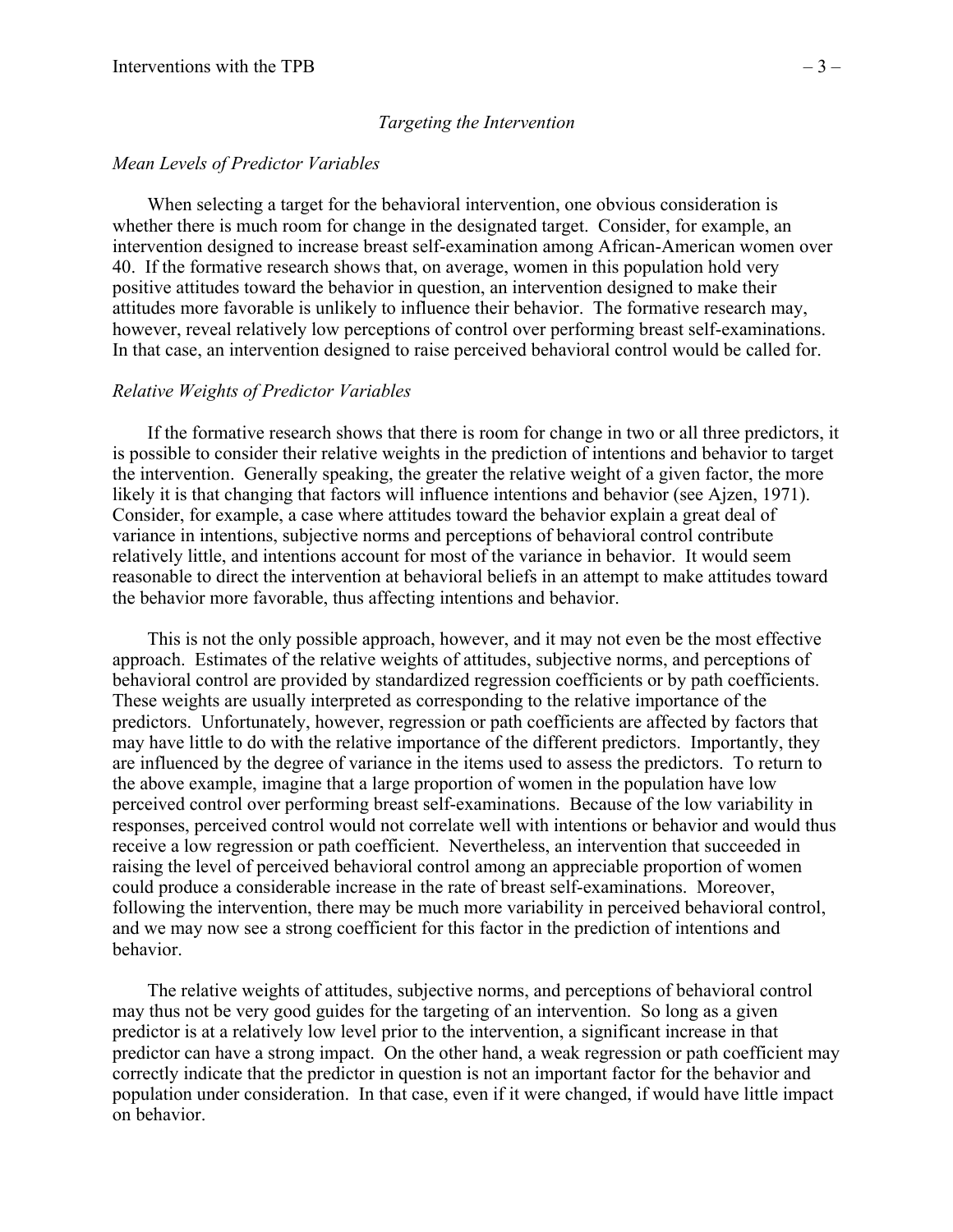We conclude, therefore, that it is reasonable to target an intervention at any one of the three major predictors in the theory of planned behavior (so long as there is room for change), but that it may be safer to target predictors that account for significant variance in intention and behavior.

## *Belief Strength Versus Scale Value*

Behavioral beliefs associate a behavior with certain outcomes and other attributes, and they determine the attitude toward the behavior in line with the subjective values of these outcomes and attributes. The stronger the belief (i.e., the greater the perceived probability that the behavior will produce a given outcome) and the more favorable or unfavorable the outcome, the stronger the impact of the belief on the attitude. Similarly, subjective norms are determined by beliefs that specific referent individuals or groups approve of the behavior (belief strength) and motivation to comply with those referents. And perceived behavioral control is a function of the perceived probability that certain control factors are present (belief strength) and the power of these factors to facilitate or inhibit performance of the behavior. (For a more detailed discussion, see "Constructing a TPB Questionnaire" on this website.) An expectancy-value formulation can be used to describe the relation between each of the theory's three major predictors and their underlying beliefs. Denoting belief strength as *b*, and the associated scale value of the belief (outcome evaluation, motivation to comply, or control power) as *s*, the aggregated set of beliefs is described as  $\sum b_i s_i$ . An intervention is successful when it produces a change in the value of this aggregated measure of belief strength by scale value.

To change attitude, subjective norm, or perceived behavioral control, it is possible to attack either the strength of some of the relevant beliefs, or to attack their scale values. Imagine, for example, that among the accessible behavioral beliefs about performing breast self-examination is the belief that this procedure can lead to discovery of lumps that turn out to be benign, and that this possibility is valued negatively. In our intervention, we could try to persuade women either that this outcome is much less likely than they expect (change belief strength) or that discovery of benign lumps is not undesirable, perhaps because it is possible to get a quick check in the doctor's office. It is an empirical question which of these two approaches will work better. In any event, it is important to realize that changing one or two beliefs may not be sufficient to produce a change in attitude. In fact, a change in one belief may be offset by an unanticipated change in another beliefs. Thus, women who are persuaded that discovering benign lumps is actually desirable (because it leads to visits to the doctor's office) may also come to believe that having regular check-ups is more effective that performing self-examinations. Only when the balance of beliefs in the total aggregate shifts in the desired direction can we expect a change in attitude toward the behavior. Similar considerations apply to normative beliefs and motivation to comply, and to control beliefs and perceived power.

#### *Attacking Accessible Beliefs Versus Introducing New Beliefs*

It is often easier to produce change by introducing information designed to lead to the formation of new beliefs than it is to change existing beliefs. Elicitation in the pilot study identifies not only beliefs that are accessible in the population of interest, but also many beliefs that are not readily accessible, i.e., beliefs mentioned by only a small number of respondents. For example, one or two participants in the pilot study may mention that breast self-examination produces a feeling of competence. Because most women do not associate this outcome with the